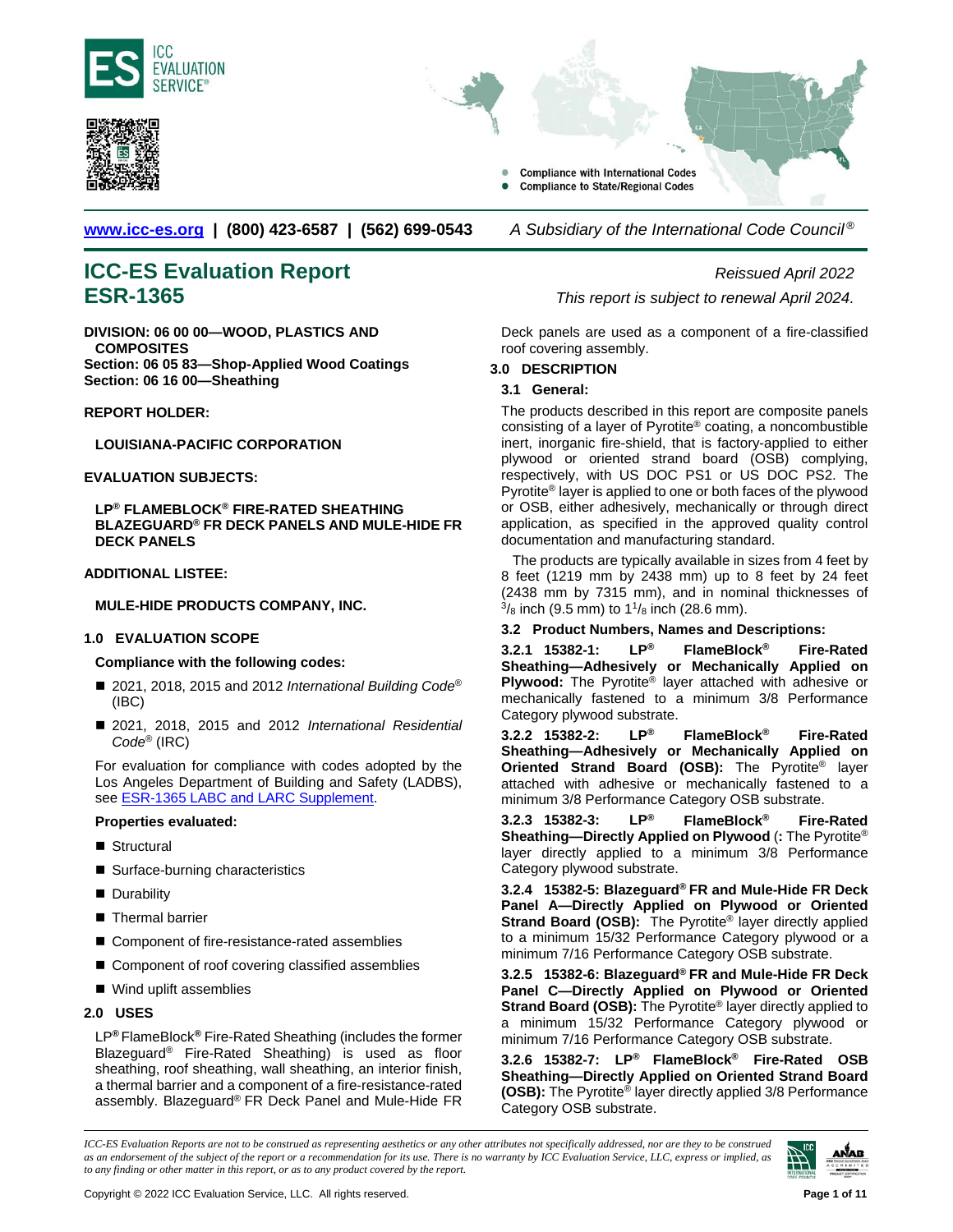**3.2.7 15382-10: LP® FlameBlock® Plus Fire-Rated OSB Sheathing, Directly Applied on Oriented Strand Board (OSB):** The Pyrotite**®** layer directly applied to a minimum 3/8 Performance Category OSB substrate.

# **3.3 Single-ply Roofing Membranes:**

**3.3.1 Mule-Hide EPDM Membrane:** The single-ply membranes are Mule-Hide Standard EPDM, Standard Reinforced EPDM, White-on-Black EPDM or FR Reinforced EPDM, available in thicknesses of 0.045 or 0.060 inch (1.14 or 1.52 mm) thick, as described in [ESR-1463.](https://icc-es.org/report-listing/esr-1463/)

**3.3.2 Mule-Hide TPO Membrane:** The single-ply membranes are Mule-Hide TPO or Mule-Hide TPO (FR), available in thicknesses of 0.045 or 0.060 inch (1.14 or 1.52 mm) thick, as described in [ESR-1463.](https://icc-es.org/report-listing/esr-1463/)

**3.3.3 Mule-Hide PVC Membrane:** The single-ply membranes are Mule-Hide PVC, available in thicknesses of 0.050 or 0.060 inch (1.27 or 1.52 mm) thick, as described in [ESR-1463.](https://icc-es.org/report-listing/esr-1463/)

# **3.4 Adhesives for Single-ply Roofing Membranes:**

**3.4.1 Mule-Hide Acrylic Water-Based Bonding Adhesive:** This is an acrylic water-based adhesive that is applied as a wet lay-in adhesive when adhering EPDM membranes to the FR deck panel substrate. It has a coverage of approximately 100 square feet per gallon  $(9.29 \text{ m}^2/3.78 \text{ L})$ . The adhesive is supplied in 5-gallon (18.9L) containers and has a shelf life of one year.

**3.4.2 Aqua Base 120 Bonding Adhesive:** This is a waterbased contact adhesive, as recognized in [ESR-1463,](https://icc-es.org/report-listing/esr-1463/) used to adhere TPO membranes to the FR deck panel substrate. It has a coverage of approximately 100 square feet per gallon  $(9.29 \text{ m}^2/3.78 \text{ L})$ . The adhesive is supplied in 5-gallon (18.9L) containers and has a shelf life of one year.

# **4.0 DESIGN AND INSTALLATION**

## **4.1 General:**

The panels must be installed in accordance with the manufacturer's published literature and the requirements for wood structural panels in Chapter 23 of the IBC, or Sections R604 and R803.2 of the IRC.

The manufacturer's published installation instructions and this report must be strictly adhered to, and a copy of the instructions must be available at all times on the jobsite during installation.

If there are any conflicts between the manufacturer's instructions and this report, this report governs.

# **4.2 Applications:**

The panels are installed in the following applications:

- a) Roof sheathing on buildings of Type III, IV and V construction for a distance of 4 feet (1220 mm) on both sides of a fire wall to provide continuity [IBC Section 706.6, Exception 4.3, and 2021 and 2018 IRC Section R302.2.4 Exception (2015 and 2012 IRC Section R302.2.2(2) Exception)]. The panels must be installed with the Pyrotite<sup>®</sup> layer facing the interior of the building.
- b) Exterior walls and roof sheathing on buildings of Type I and II construction, as described in 2021, 2018, 2015 and 2012 IBC Section 603.1, Subsection 1. The Pyrotite® layer must be laminated to both sides of the panels.
- c) Wall sheathing for exterior walls in buildings of Type III construction with a two-hour rating or less. The Pyrotite® layer must be laminated to each side of the panels and the studs must be of noncombustible material or fire-retardant-treated wood.
- d) Class A interior finish material for walls and ceilings of Type V construction (IBC Section 803). The panels must be installed with the Pyrotite® layer facing the interior of the building.
- e) Thermal barrier for separating foam plastic insulation from the interior of a building (IBC Section 2603.4). The panels must be installed with the Pyrotite® layer facing the interior of the building.
- f) Component of fire-resistance-rated construction (IBC Section 703). Refer to assemblies described in Section 4.3 of this report.
- g) Component of fire-classified roof covering assemblies (IBC Section 1505.1). Refer to Section 4.4 of this report for installation details.

**4.3 Structural Design:** The structural design of LP**®** FlameBlock**®** Fire-Rated Sheathing, and Blazeguard**®** FR and Mule-Hide FR Deck Panels, shall be in accordance with IBC and IRC, and with the APA Engineered Wood Construction Guide (E30, revised December 2019). In addition, LP**®** FlameBlock**®** Fire-Rated Sheathing manufactured with an OSB substrate and a directly applied Pyrotite® layer only, as described in Sections 3.2.6 and 3.2.7, may have an enhanced equivalent performance category as shown Table 1, the enhanced fastener withdrawal values as shown in Table 2 and the enhanced uniform live load capacities for roofs and floors as shown, respectively, in Tables 3 and 4.

# **4.4 Fire-resistance-rated Wall Assemblies:**

For the fire-resistance-rated wall assemblies listed in Section 4.3, screws complying with ASTM C1002 may be substituted for the specified nails, provided the screws are of equal length and head diameter as that specified for the nails and must not exceed the nail spacing for attachment of the gypsum wallboard.

# **4.4.1 One-hour Exterior Wall Assembly—Wood Stud Limited Load Bearing Wall—Interior Fire Exposure:**

The wall assembly must be constructed as follows:

- a) Wall Framing:
	- Minimum nominal 2-inch-by-4-inch wood studs spaced a maximum 16 inches (406 mm) on center, or minimum nominal 2-inch-by-6-inch wood studs spaced a maximum 24 inches (609 mm) on center, with two top plates and one bottom plate of same size as studs.
- b) Interior Wall Sheathing:
	- One layer of  $5/8$ -inch-thick (15.88 mm), 4-foot-wide (1219 mm), Type X gypsum wallboard installed vertically, with horizontal joints blocked.

Attach wallboard with minimum 6d, cement coated cup-head drywall nails  $1^{7}/8$ -inch-long (47.63 mm), with 0.0915-inch (2.32 mm) shank diameters and  $1/4$ -inch (6.35 mm) head diameters, spaced maximum 7 inches (178 mm) on center along all studs, blocking and plates.

Finish exposed fastener heads and wallboard joints with two layers of gypsum compound. A minimum 2-inch-wide (51 mm) paper, plastic or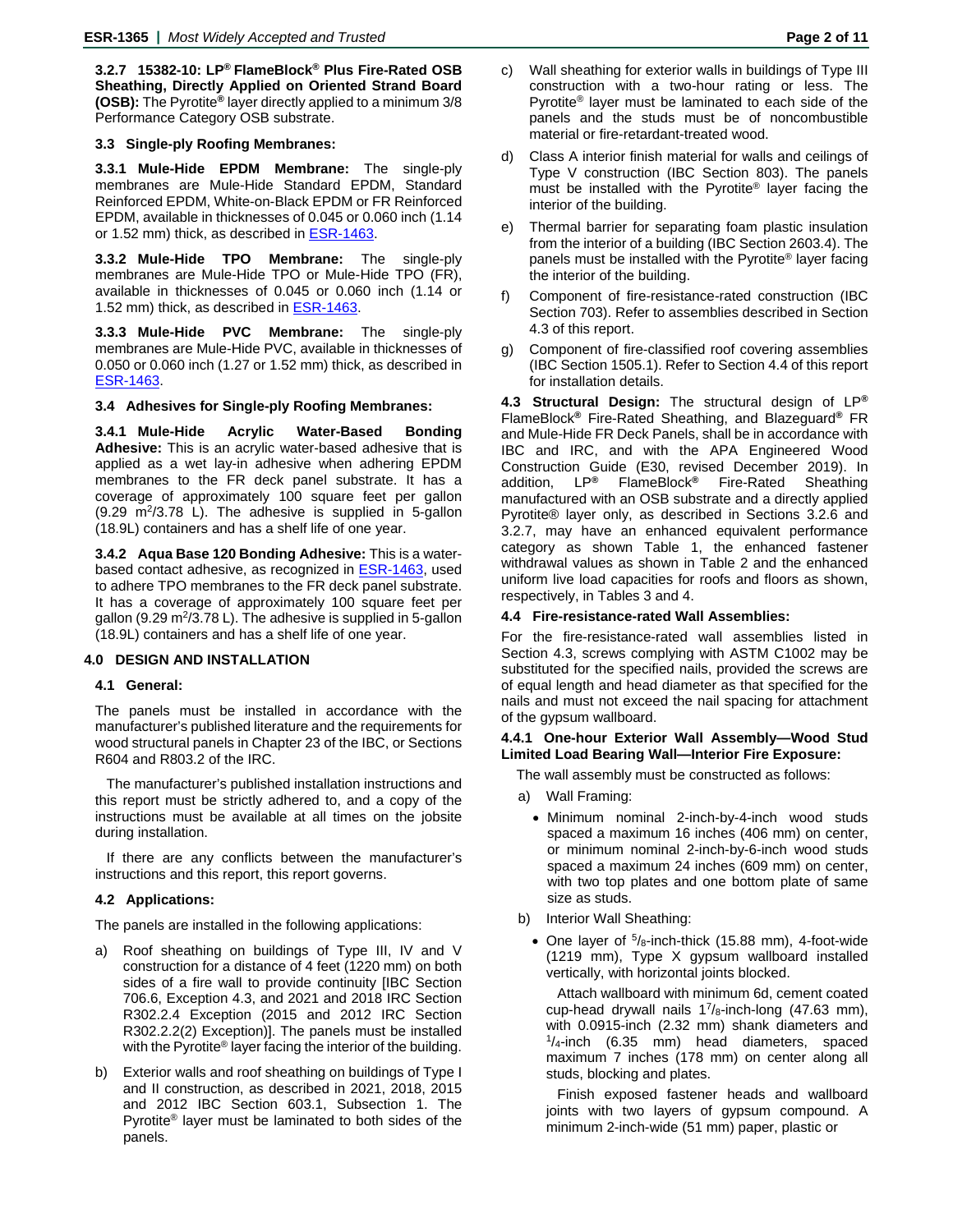fiberglass tape must be embedded in the first layer of compound over wallboard joints.

- c) Insulation:
	- Mineral fiber batts, faced or unfaced, with a minimum 3.0 pcf (48.1 kg/m<sup>3</sup>) nominal density to fill stud cavity. Friction-fit batts between studs, blocking, and top and bottom plates.
- d) Exterior Wall Sheathing:
	- One layer of LP® FlameBlock® Fire-Rated Sheathing (product 15382-3 or 15382-7, with the Pyrotite® layer applied to one face of the sheathing) installed vertically, with horizontal joints blocked, and with the Pyrotite**®** layer facing the wall cavity.
	- Attach sheathing to studs with  $1^{7}/_{8}$ -inch-long (47.63 mm), 6d sinker nails, spaced 6 inches (152 mm) on center around the perimeter of the sheathing and 12 inches (305 mm) on center in the field.

The wall must have a fire separation distance of greater than 10 feet (3048 mm).

The design axial compressive stresses for the wood stud must be calculated in accordance with Sections 3.6 and 3.7 of ANSI/AWC/AF&PA *National Design Specification*® *for Wood Construction* (NDS) and must be limited to the least of the following:

- a. 387 psi.
- b.  $0.95 F_c$ .
- c. 0.95 F′c, where F′<sup>c</sup> is calculated assuming a slenderness ratio of 33.

## **4.4.2 One-hour Exterior Wall Assembly—Wood Stud Limited Load Bearing Wall, Fire Exposure from Either Side:**

The wall assembly must be constructed as follows:

- a) Wall Framing:
	- Minimum nominal 2-inch-by-6-inch wood studs spaced a maximum 16 inches (406 mm) on center, with two top plates and one bottom plate.
- b) Interior Wall Sheathing:
	- One layer of  $5/8$ -inch-thick (15.88 mm), 4-foot-wide (1219 mm), Type X gypsum wallboard installed vertically, with horizontal joints blocked.

Attach wallboard with minimum 6d, cup-head drywall nails 17/8-inch-long (47.63 mm), with 0.0915-inch (2.32 mm) shank diameters and  $1/4$ -inch (6.35 mm) head diameters, spaced maximum 8 inches (203 mm) on center along all studs, blocking and plates.

Finish exposed fastener heads and wallboard joints with two layers of gypsum compound. A minimum 2-inch-wide (51 mm) paper, plastic or fiberglass tape must be embedded in the first layer of compound over wallboard joints.

- c) Insulation:
	- Mineral fiber batts, faced or unfaced, with a minimum 2.5 pcf (40.1 kg/m3) nominal density to fill stud cavity. Friction-fit batts between studs, blocking, and top and bottom plates.
- d) Exterior Wall Sheathing:
	- One layer of LP® FlameBlock® Fire-Rated Sheathing (product 15382-3 or 15382-7, with the Pyrotite® layer applied to one face of the sheathing)

installed vertically, with horizontal joints blocked, and with the Pyrotite<sup>®</sup> layer facing the exterior.

Attach sheathing to studs with  $17\frac{1}{8}$ -inch-long (47.63 mm), 6d sinker nails, spaced 6 inches (152 mm) on center around the perimeter of the sheathing and 12 inches (305 mm) on center in the field.

Fire exposure may be from either side of the wall.

The design axial compressive stresses for the wood stud must be calculated in accordance with Sections 3.6 and 3.7 of ANSI/AWC/AF&PA NDS and must be limited to the least of the following:

- a. 260 psi.
- b. 0.31 F′c.

c. 0.31 F′c, where F′c is calculated assuming a slenderness ratio of 21.

# **4.4.3 One-hour Exterior Wall Assembly, Fire Exposure from Either Side:**

The wall assembly must be constructed as follows:

- a) Wall Framing:
	- Minimum nominal 2-inch-by-6-inch wood studs spaced a maximum 16 inches (406 mm) on center, with two top plates and one bottom plate.
- b) Interior Wall Sheathing:
	- One layer of  $5/8$ -inch-thick (15.88 mm), 4-foot-wide (1.2 m), Type X gypsum wallboard installed vertically, with horizontal joints blocked.

Attach wallboard with minimum 6d, cup-head drywall nails  $17/8$ -inch-long (47.63 mm), with 0.0915-inch (2.32 mm) shank diameters and  $1/4$ -inch (6.35 mm) head diameters, spaced maximum 6 inches (152 mm) on center along all studs, blocking and plates.

Finish exposed fastener heads and wallboard joints with two layers of gypsum compound. A minimum 2-inch-wide (51 mm) paper, plastic or fiberglass tape must be embedded in the first layer of compound over wallboard joints.

- c) Insulation:
	- Glass fiber batts, faced or unfaced,  $6^{1}/4$ -inch-thick (140 mm) with a minimum R-19 thermal insulation rating. Friction-fit batts between studs, blocking, and top and bottom plates.
- d) Exterior Wall Sheathing:
	- One layer of LP® FlameBlock® Plus Fire-Rated Sheathing (product 15382-10 with the Pyrotite® layer applied to one face of the sheathing) installed vertically, with horizontal joints blocked, and with the Pyrotite**®** layer facing the exterior. Gap panels 1/8 inch (3.18 mm) and fill panel edge gaps with 3M™ Fire Barrier Sealant IC 15WB+.

Attach sheathing to studs with  $2^{1}/2$ -inch-long (47.63 mm), 8d nails, spaced 6 inches (152 mm) on center around the perimeter of the sheathing and 12 inches (305 mm) on center in the field.

The design axial compressive stresses for the wood stud must be calculated in accordance with Sections 3.6 and 3.7 of ANSI/AWC/AF&PA NDS and must be limited to the least of the following:

- a. 303 psi.
- b.  $0.29 F_c$ .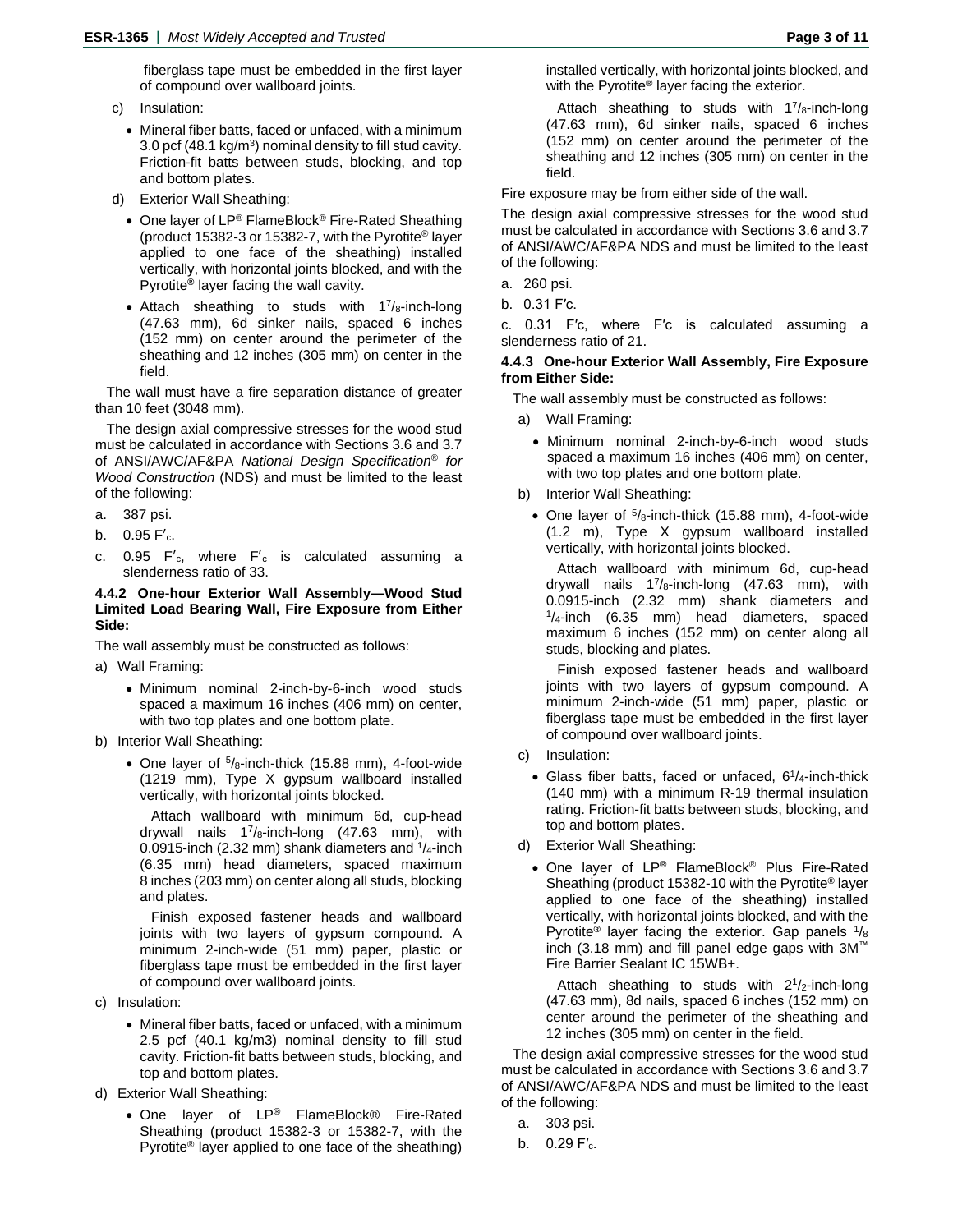c. 0.29 F′c, where F′<sup>c</sup> is calculated assuming a slenderness ratio of 21.

# **4.4.4 Two-hour Exterior Wall Assembly—Wood Stud Limited Load Bearing Wall (Optional Steel Stud)— Interior Fire Exposure:**

The wall assembly must be constructed as follows:

- a) Wall Framing:
	- Minimum nominal 2-inch-by-4-inch wood studs spaced a maximum 16 inches (406 mm) on center, or minimum nominal 2-inch-by-6-inch wood studs spaced a maximum 24 inches (609 mm) on center, with two top plates and one bottom plate of same size as studs.
	- (Optional) Minimum  $3^{1}/2$  inch (89 mm) deep steel studs, minimum No. 20 MSG corrosion protected cold formed steel, spaced a maximum 24 inches (406 mm) on center. Studs are attached to floor and ceiling steel tracks with 1/2-inch-long Type S-12 steel screws on both sides of the studs or by welded or bolted connections. Design calculations and details of the steel stud framed wall must be in accordance with AISI Specifications and must be submitted to the local code official.
- b) Interior Wall Sheathing:
	- Two layers of  $5/8$ -inch-thick (15.88 mm), 4-foot-wide (1219 mm), Type X gypsum wallboard installed vertically. Except at wall plates, horizontal joints of the base layer of wallboard must be blocked unless horizontal joints of the face layer of wallboard are staggered a minimum of 12 inches (305 mm). The face layer must be installed with vertical joints staggered a minimum of 16 inches (406 mm) from the base layer.

Attached base layer of wallboard to studs with minimum 6d cup-head drywall nails  $1^{7}/_{8}$ -inch-long (47.63 mm), with 0.0915-inch (2.32 mm) shank diameters and  $1/4$ -inch (6.35 mm) head diameters, spaced maximum 6 inches (152 mm) on center along all studs, blocking and plates.

Attached face layer of wallboard to studs with minimum 8d, cup-head drywall nails  $2^3/s$ -inch-long (60.33 mm), with 0.113-inch (2.87 mm) shank diameters and  $\frac{9}{32}$ -inch (7.14 mm) head diameters, spaced maximum 8 inches (203 mm) on center along all studs, blocking and plates.

Finish exposed fastener heads and wallboard joints of face layer with two layers of gypsum compound. A minimum 2-inch-wide (51 mm) paper, plastic or fiberglass tape must be embedded in the first layer of compound over wallboard joints.

- c) Insulation:
	- Mineral fiber batts, faced or unfaced, with a minimum 3.0 pcf (48.1 kg/m3) nominal density to fill stud cavity. Friction-fit batts between studs, blocking, and top and bottom plates.
	- (Optional) For wood studs only: Glass fiber batts, faced or unfaced, with a minimum 0.25 pcf (4 kg/m3) nominal density to fill stud cavity. Frictionfit batts between studs, blocking, and top and bottom plates. The insulation may be applied in multiple layers to achieve thickness.
- d) Exterior Wall Sheathing:
	- One layer of LP® FlameBlock® Fire-Rated Sheathing (product 15382-3 or 15382-7, with the Pyrotite® layer applied to both faces of the sheathing) installed with the Pyrotite® layer facing the wall cavity. Sheathing is installed vertically, with horizontal joints blocked.

Attach sheathing to studs with  $1^{7}/_8$ -inch-long (47.63 mm), 6d sinker nails, spaced 6 inches (152 mm) on center around the perimeter of the sheathing and 12 inches (304.8 mm) on center in the field. The wall must have a fire separation distance of greater than 10 feet (3048 mm).

The design axial compressive stresses for the wood stud must be calculated in accordance with Sections 3.6 and 3.7 of ANSI/AWC/AF&PA NDS and must be limited to the least of the following:

- a. 387 psi.
- b.  $0.95 F_c$ .
- c.  $0.95$  F' $c$ , where F' $c$  is calculated assuming a slenderness ratio of 33.

## **4.4.5 Two-hour Exterior Wall Assembly, Fire Exposure from Either Side:**

The wall assembly must be constructed as follows:

- a) Wall Framing:
	- Minimum nominal 2-inch-by-6-inch wood studs spaced a maximum 16 inches (406 mm) on center, with two top plates and one bottom plate.
- b) Interior Wall Sheathing:
	- Two layers of  $\frac{5}{8}$ -inch-thick (15.88 mm), 4-foot-wide (1.2 m), Type X gypsum wallboard installed vertically. Except at wall plates, horizontal joints of the base layer of wallboard must be blocked unless horizontal joints of the face layer of wallboard are staggered a minimum of 12 inches (305 mm). The face layer must be installed with vertical joints staggered a minimum of 16 inches (406 mm) from the base layer.

Attached base layer of wallboard to studs with minimum 6d, cup-head drywall nails  $1^{7}/_8$ -inch-long (47.63 mm), with 0.0915-inch (2.32 mm) shank diameters and  $1/4$ -inch (6.35 mm) head diameters, spaced maximum 6 inches (152 mm) on center along all studs, blocking and plates.

Attached face layer of wallboard to studs with minimum 8d, cement-coated, cup-head drywall nails  $2^{3}/_8$ -inch-long (60.33 mm), with 0.113-inch (2.87 mm) shank diameters and  $\frac{9}{32}$ -inch (7.14 mm) head diameters, spaced maximum 8 inches (203 mm) on center along all studs, blocking and plates.

Finish exposed fastener heads and wallboard joints of face layer with two layers of gypsum compound. A minimum 2-inch-wide (51 mm) paper, plastic or fiberglass tape must be embedded in the first layer of compound over wallboard joints.

- c) Insulation:
	- Mineral fiber batts, faced or unfaced, with a minimum 2.7 pcf (43.3 kg/m<sup>3</sup>) nominal density to fill stud cavity. Friction-fit batts between studs, blocking, and top and bottom plates.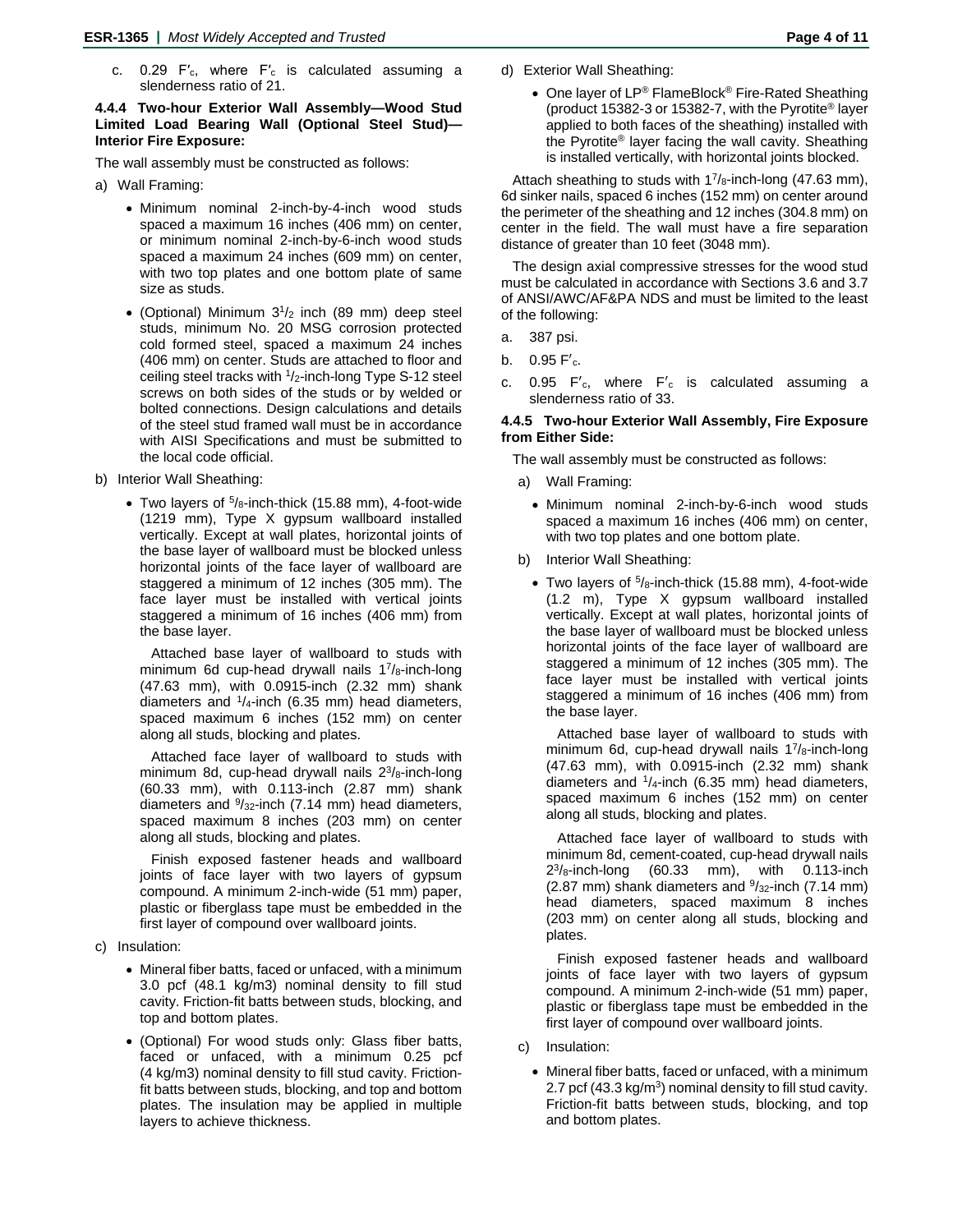- d) Exterior Wall Sheathing:
	- One layer of 2-sided LP® FlameBlock® Fire-Rated Sheathing (product 15382-3 or 15382-7, with the Pyrotite**®** layer to both faces of the sheathing). Sheathing is installed vertically, with horizontal joints blocked.

Attach sheathing to studs with  $1^7/s$ -inch-long (47.63 mm), 6d sinker nails, spaced 6 inches (152 mm) on center around the perimeter of the sheathing and 12 inches (304.8 mm) on center in the field.

• One layer of  $5/8$ -inch-thick (15.88 mm), 4-foot-wide (1219 mm), Exterior Type X gypsum wallboard installed vertically. Except at wall plates, horizontal joints of the base layer of wallboard must be blocked. The face layer must be installed with vertical joints staggered a minimum of 16 inches (406 mm) from the sheathing layer.

Attached face layer of exterior wallboard through sheathing into studs with minimum 6d, cementcoated, cup-head drywall nails  $1^{7}/_{8}$ -inch-long (47.63 mm), with 0.0915-inch (2.32 mm) shank diameters and  $1/4$ -inch (6.35 mm) head diameters, spaced maximum 6 inches (152 mm) on center along all studs, blocking and plates.

Fastener heads and exterior wallboard joints are not required to be finished.

The design axial compressive stresses for the wood stud must be calculated in accordance with Sections 3.6 and 3.7 of ANSI/AWC/AF&PA NDS and must be limited to the least of the following:

- a. 625 psi.
- b.  $0.73 F_c$ .
- c. 0.73 F′c, where F′<sup>c</sup> is calculated assuming a slenderness ratio of 21.

**4.3.6 Two-hour Assembly—Wood Stud Limited Load Bearing Fire-resistance-rated—Interior Party Wall:** The wall assembly must be constructed as follows:

- a) Wall Framing:
	- Double-framed wall consisting of two identical stud walls with a 1-inch (25.4 mm) air space between.
	- Minimum nominal 2-inch-by-4-inch wood studs spaced a maximum 16 inches (406 mm) on center, or minimum nominal 2-inch-by-6-inch wood studs spaced a maximum 24 inches (609 mm) on center, with two top plates and one bottom plate of same size as studs.
	- Wall studs in opposing walls may be aligned or staggered.
- b) Wall Sheathing:

Configuration A: (see Figure 1)

• Base layer of LP® FlameBlock® Fire-Rated Sheathing (Product 15382-3 or 15382-7), with the Pyrotite® layer applied to one face of the sheathing) installed with the Pyrotite® layer facing the wall studs. The sheathing is installed vertically, with horizontal joints blocked. For vertical installation, horizontal joints of the sheathing layer must be blocked unless horizontal joints of the face layer of wallboard are staggered a minimum of 12 inches (305 mm).

- $\circ$  Attach base layer to studs with 1<sup>7</sup>/<sub>8</sub>-inch-long (47.63 mm), 6d sinker nails, spaced 6 inches (152 mm) on center around the perimeter of the sheathing and 12 inches (304.8 mm) on center in the field.
- Face layer of  $5/8$ -inch-thick (15.88 mm), 4-foot-wide (1219 mm), Type X gypsum wallboard installed vertically with vertical joints staggered a minimum of 16 inches (406 mm) from the fire-rated sheathing.

Attach face layer of wallboard to studs with minimum 8d, cup-head drywall nails  $2^{3}/_{8}$ -inch-long (60.33 mm), with 0.113-inch (2.87 mm) shank diameters and  $\frac{9}{32}$ -inch (7.14 mm) head diameters, spaced maximum 8 inches (203 mm) on center along all studs, blocking and plates.

Finish exposed fastener heads and wallboard joints of face layer with two layers of gypsum compound. A minimum 2-inch-wide (51 mm) paper, plastic or fiberglass tape must be embedded in the first layer of compound over wallboard joints.

Configuration B: (see Figure 1)

• LP® FlameBlock® Fire-Rated Sheathing (product 15382-3 or 15382-7, with the Pyrotite® layer applied to one face of the sheathing) installed to gap-side of walls with the Pyrotite<sup>®</sup> layer facing the wall studs. The sheathing is installed vertically, with horizontal joints blocked. For vertical installation, horizontal joints of the sheathing layer must be blocked unless horizontal joints of the face layer of wallboard are staggered a minimum of 12 inches (305 mm).

Attach sheathing to studs with  $17\frac{1}{8}$ -inch-long (47.63 mm), 6d sinker nails, spaced 6 inches (152 mm) on center around the perimeter of the sheathing and 12 inches (305 mm) on center in the field.

• One layer of  $5/8$ -inch-thick (15.88 mm), 4-foot-wide (1.2 m), Type X gypsum wallboard installed vertically to occupancy-side of walls.

Attach face layer of wallboard to studs with minimum 8d, cup-head drywall nails  $17\frac{s}{s}$ -inch-long (60.33 mm), with 0.113-inch (2.87 mm) shank diameters and <sup>9/32</sup>-inch (7.14 mm) head diameters, spaced maximum 8 inches (203 mm) on center along all studs and plates.

(Optional) Attach face layer of wallboard to 25 MSG galvanized steel resilient channel, spaced vertically 24 inches (610 mm) on center, flange portion screw-attached to one side of studs with 11/4-inch long diamond-shaped point, double lead, Phillips head screws.

Finish exposed fastener heads and wallboard joints of face layer with two layers of gypsum compound. A minimum 2-inch-wide (51 mm) paper, plastic or fiberglass tape must be embedded in the first layer of compound over wallboard joints.

- c) Insulation:
	- Mineral fiber batts, faced or unfaced, with a minimum 3.0 pcf (48.1 kg/m<sup>3</sup>) nominal density to fill stud cavity. Friction-fit batts between studs, blocking, and top and bottom plates.
	- Optional) Glass fiber batts, faced or unfaced, with a minimum 0.25 pcf  $(4 \text{ kg/m}^3)$  nominal density to fill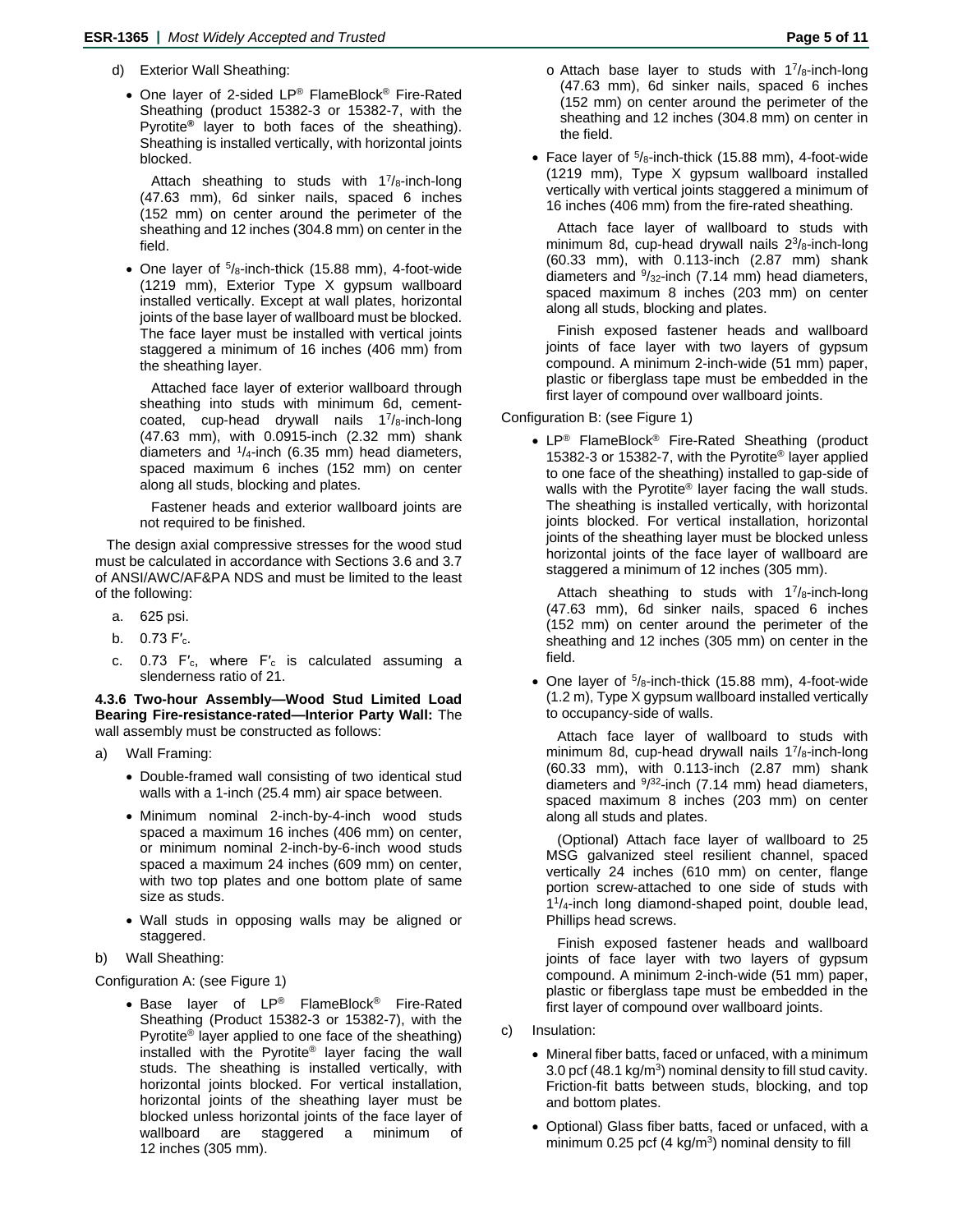• stud cavity. Friction-fit batts between studs, blocking, and top and bottom plates. The insulation may be applied in multiple layers to achieve thickness.

Fire exposure may be from either side of the wall.

The design axial compressive stresses for the wood stud must be calculated in accordance with Sections 3.6 and 3.7 of ANSI/AWC/AF&PA NDS and must be limited to the least of the following:

a. 387 psi.

- b.  $0.95 F'$ c.
- c.  $0.95$  F'c, where F'c is calculated assuming a slenderness ratio of 33.

#### **STC Ratings:**

- Configuration A: STC = 61
- Configuration B:  $STC = 61$

To achieve the STC ratings, the wall must be constructed as follows:

- Wall studs in opposing wall must be staggered 8 inches (203 mm) on center.
- Insulation must be mineral fiber batts.
- Configuration B requires the gypsum wallboard attached to resilient channels.

#### **4.5 Fire-classified Roof Covering Assemblies:**

The following assembles must be installed at a minimum slope of  $\frac{1}{4}$ :12 (2 percent) and a maximum slope of:

- Class A:  $1/2$ :12 (4 percent)
- Class C: 2:12 (16 percent)

**4.5.1 Class A, Fully Adhered, Single-ply Membrane Roof Covering Assembly:** The roof deck must be product No. 15382-5, Blazeguard**®** FR or Mule-Hide FR Deck Panel A installed with the Pyrotite® layer facing the exterior (up). All deck joints must be blocked with nominally 2-by-4 lumber. Gaps in the deck panels must be caulked with Rectorseal FlameSafe FS900+ UL-classified sealant. The deck must be covered with an EPDM, TPO or PVC membranes, either 0.045 or 0.060 inch (1.14 or 1.52 mm) thick, or a self-adhered modified bitumen cap sheet. Roofing membranes must be UL-classified for roofing systems and must be recognized in a current ICC-ES evaluation report.

An EPDM membrane must be fully adhered to the deck with Mule-Hide Acrylic Water-Base Bonding Adhesive, recognized in Section 3.4 of this report. The adhesive must be applied at a rate of 100 square feet per gallon  $(2.45 \text{ m}^2/\text{L})$ .

A TPO or PVC membrane must be fully adhered to the deck with Aqua Base 120 Bonding Adhesive, recognized in this Section 3.4 of this report. The adhesive must be applied to both the substrate and the underside of the membrane. The adhesive must dry until tacky to the touch and then the membrane may roll back over the substrate and broomed smooth to ensure proper contact.

**4.5.2 Class A, Mechanically Attached, Single-ply Membrane Roof Covering Assembly:** The roof deck must be product No. 15382-5, Blazeguard**®** FR Deck Panel A installed with the Pyrotite® layer facing the exterior (up). The deck must be covered with an EPDM or TPO membrane, either 0.045 or 0.060 inch (1.14 or 1.52 mm) thick, mechanically attached. The membrane must be ULclassified for roofing systems and must be recognized in a current ICC-ES evaluation report.

**4.5.3 Class C, Fully Adhered, Singly-ply Membrane Roof Covering Assembly:** The roof deck must be product No. 15382-6, Blazeguard**®** FR or Mule-Hide Deck Panel C installed with the Pyrotite**®** layer facing the exterior (up). The deck must be covered with an EPDM or TPO membrane, either 0.045 or 0.060 inch (1.14 or 1.52 mm) thick, or a PVC membrane, either 0.050 or 0.060 inch (1.27 or 1.52 mm) thick.

See Section 4.4.1 for membrane and adhesive application.

**4.5.4 Class C, Mechanically Attached, Singly-ply Membrane Roof Covering Assembly:** The roof deck must be product No. 15382-6, Blazeguard**®** FR Deck Panel C installed with the Pyrotite® layer facing the exterior (up). The deck must be covered with an EPDM or TPO membrane, either 0.045 or 0.060 inch (1.14 or 1.52 mm) thick, mechanically attached. The membrane must be ULclassified for roofing systems and must be recognized in a current ICC-ES evaluation report.

# **4.6 Wind Uplift Resistance—EPDM or TPO Membrane:**

Assemblies with an EPDM or TPO membrane, fully adhered only, described and installed in accordance with Section 4.4 have an allowable uplift resistance as follows:

|                                | Panel                 | Allowable           |  |  |
|--------------------------------|-----------------------|---------------------|--|--|
| <b>Membrane</b><br><b>Type</b> | <b>Thickness</b>      | Uplift <sup>1</sup> |  |  |
|                                | (in. (mm))            | (psf (kPa))         |  |  |
| EPDM                           | $\frac{7}{16}$ (11.1) | 120 (5.75)          |  |  |
| <b>TPO</b>                     | 15/32(11.9)           | 45 (2.15)           |  |  |
| TPO                            | 19/32(15.1)           | 55 (2.63)           |  |  |

<sup>1</sup>Allowable Uplift loads are based on a test load divided by 2.

## **5.0 CONDITIONS OF USE**

The LP® FlameBlock® Fire-Rated Sheathing, Blazeguard® FR and Mule-Hide FR Deck Panels described in this report comply with, or are suitable alternatives to what is specified in, those codes listed in Section 1.0 of this report, subject to the following conditions:

- **5.1** The structural system is outside the scope of this report and must be designed in accordance with the IBC or the IRC.
- **5.2** The LP® FlameBlock® Fire-Rated Sheathing, must be covered with a wall covering complying with the IBC or IRC, when installed as exterior sheathing.
- **5.3** Use of the LP® FlameBlock® Fire-Rated Sheathing, and Blazeguard® FR and Mule-Hide FR Deck Panels for applications other than those noted in Section 4.2 of this report is outside the scope of this report.
- **5.4** Shear walls constructed with LP® FlameBlock® Fire-Rated Sheathing with the Pyrotite<sup>®</sup> layer directly applied to an OSB substrate only, as described in Sections 3.2.6 and 3.2.7, may be designed in accordance with the ANSI/AWC Special Design Provisions for Wind and Seismic (SDPWS) Section 4.3.7.1 and Table 4.3A for the Equivalent Performance Category, noted in Table 1 of this report.

Shear walls constructed with LP® FlameBlock® Fire-Rated Sheathing with the Pyrotite® layer either adhesively or mechanically applied to either plywood or OSB substrates must be designed for the Base Performance Category, noted in Table 1 of this report.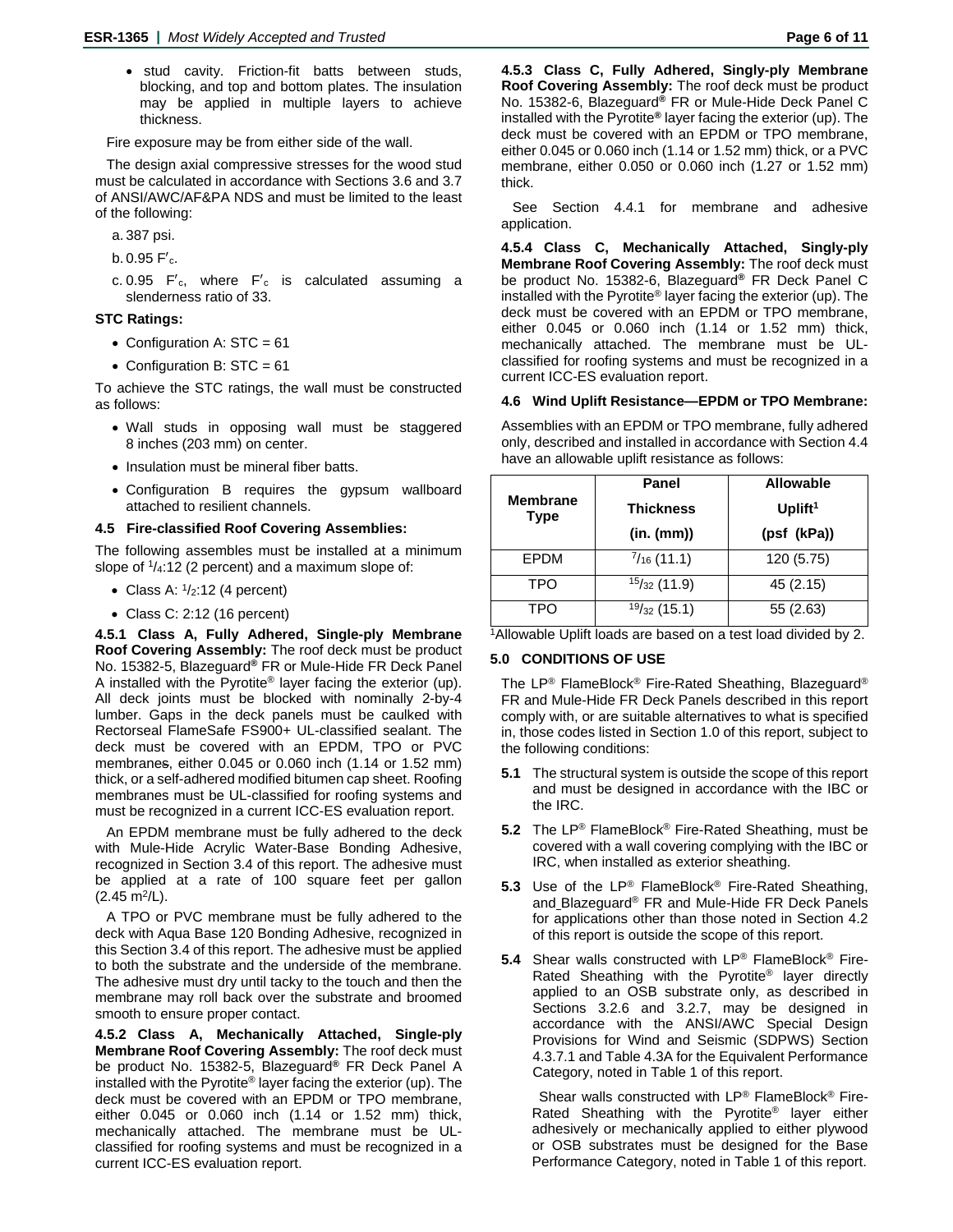**5.5** LP® FlameBlock® Fire-Rated Sheathing, and Blazeguard® FR and Mule-Hide FR Deck Panels are manufactured by Louisiana-Pacific Corporation, in Watkins, Minnesota, and in Thomasville, Alabama, under a quality control program with inspections by ICC-ES.

### **6.0 EVIDENCE SUBMITTED**

- **6.1** Data in accordance with the ICC-ES Acceptance Criteria for Wood Structural Panels Laminated with an Inert, Inorganic Fire Shield (AC264), dated February 2012 (editorially revised August 2020).
- **6.2** Reports of physical and mechanical tests in accordance with the US DOC Voluntary Product Standard PS 2.
- **6.3** Report of the cyclic shear wall testing in accordance with ASTM E2126.

# **7.0 IDENTIFICATION**

**7.1** Each panel covered by this report must be identified by a stamp bearing the manufacturer's name (Louisiana-Pacific Corporation) or listee's name (Mule-Hide Products Company, Inc.), the product name, the

product identification number, the manufacturer's location or mill number, and the evaluation report number (ESR-1365).

Each panel must have the grade, thickness and span rating designation for the wood structural panels visible for field identification after lamination.

**7.2** The report holder's contact information is the following:

**LOUISIANA-PACIFIC CORPORATION 414 UNION STREET, SUITE 2000 NASHVILLE, TENNESSEE 37219 (888) 820-3025 [www.lpcorp.com](http://www.lpcorp.com/) [customer.support@lpcorp.com](mailto:customer.support@lpcorp.com)**

**7.3** The Additional Listee's contact information is the following:

**MULE-HIDE PRODUCTS COMPANY, INC. 1195 PRINCE HALL DRIVE BELOIT, WISCONSIN 53511 (608) 365-3111 [www.mulehide.com](http://www.mulehide.com/) [mulehide@mulehide.com](mailto:mulehide@mulehide.com)**



**PRODUCT LABEL**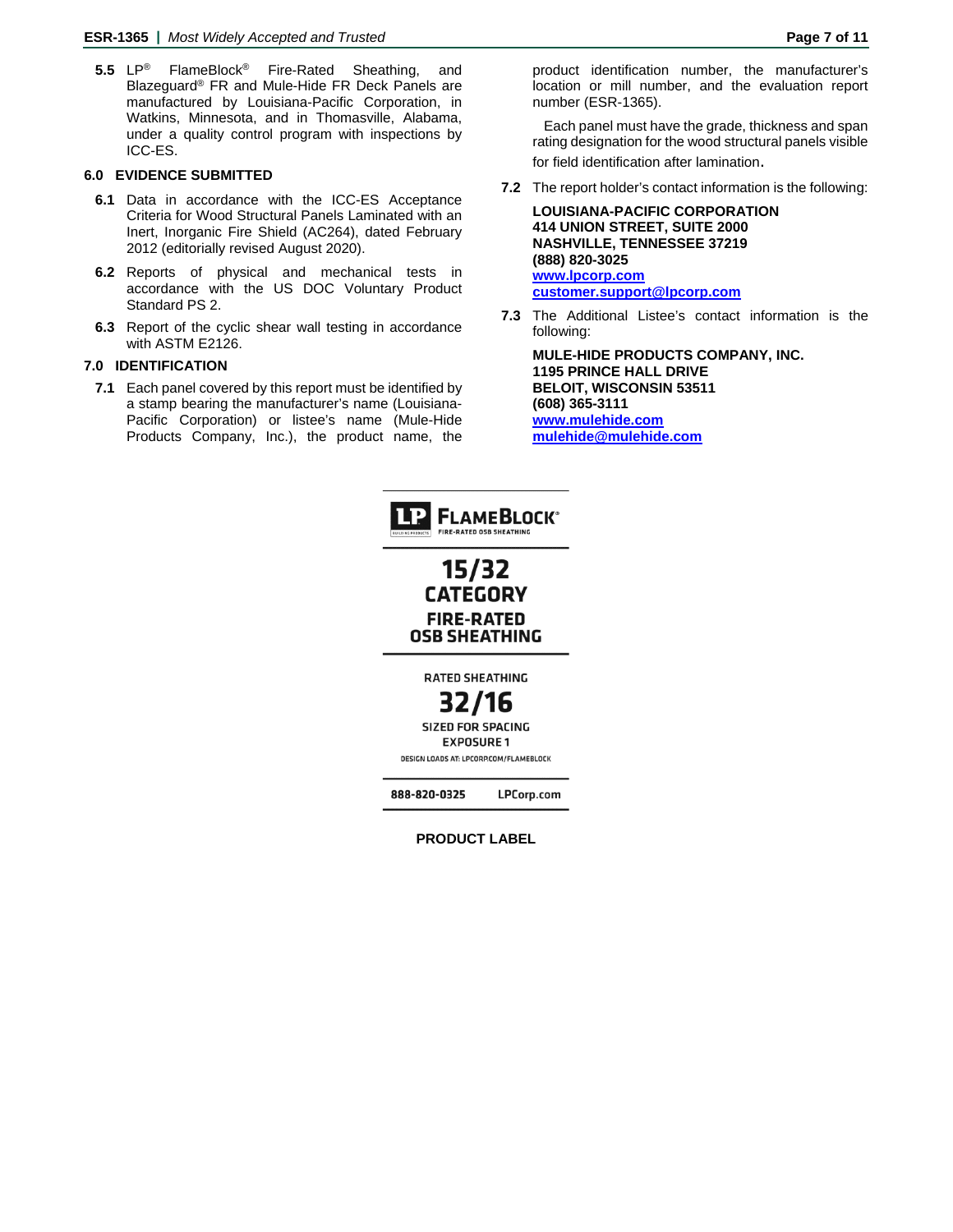

**NOTE:** Wall studs in opposing walls must be staggered to achieve STC rating.

# **FIGURE 1—CONFIGURATIONS A AND B (REFER TO SECTION 4.3.6)**

**NOTE:** Except to achieve STC ratings, walls studs in both configurations may be aligned or staggered.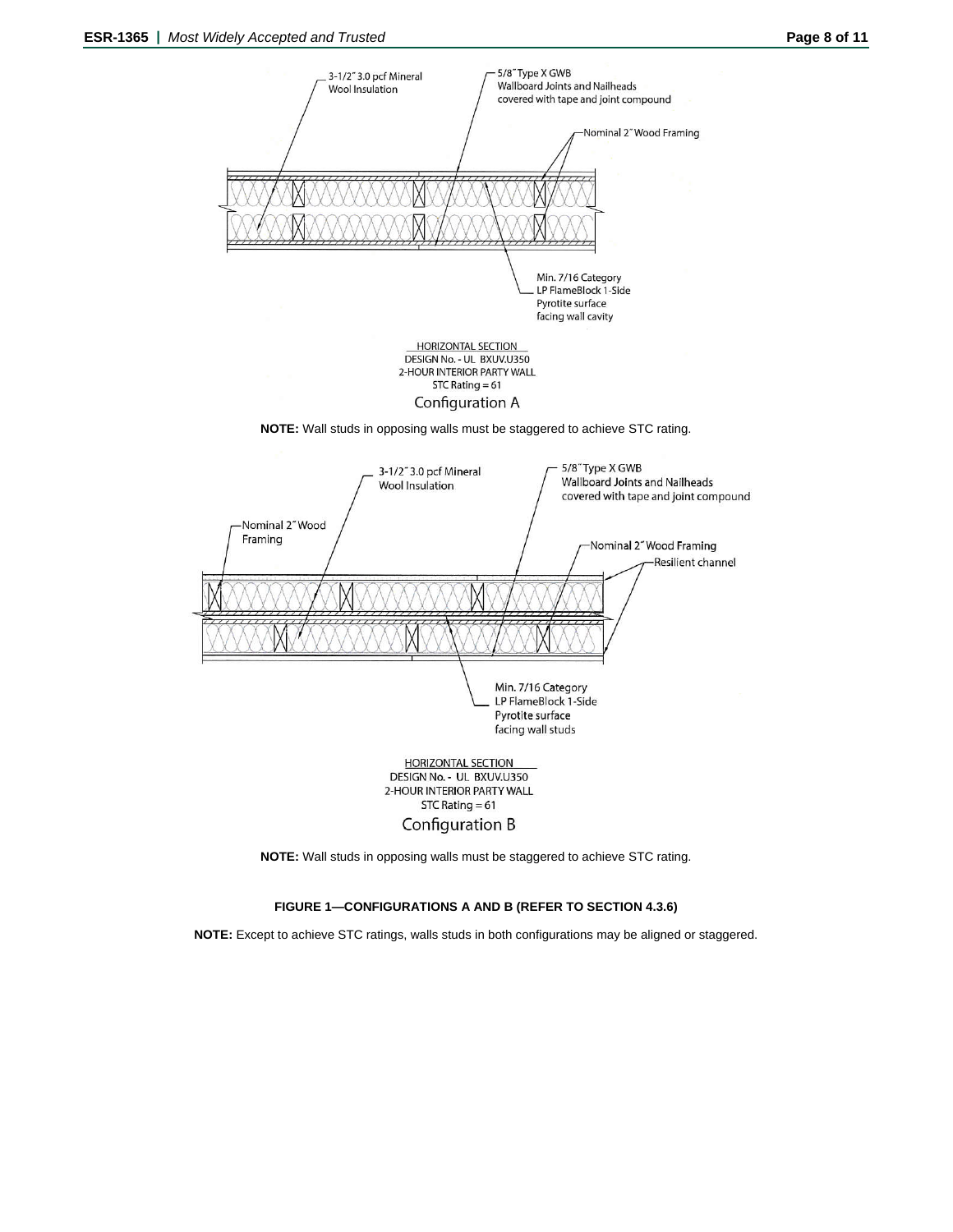# **TABLE 1—EQUIVALENT PERFORMANCE CATEGORY1 FOR LP® FLAMEBLOCK® FIRE-RATED SHEATHING**

| <b>BASE OSB SUBSTRATE: SHEATHING</b> |                          |                                    | <b>BASE OSB SUBSTRATE: STRUCTURAL I SHEATHING</b> |                         |                                    |
|--------------------------------------|--------------------------|------------------------------------|---------------------------------------------------|-------------------------|------------------------------------|
| <b>Base Performance</b><br>Category  | <b>Coated 1-side</b>     | <b>Coated Both</b><br><b>Sides</b> | <b>Base Performance</b><br>Category               | <b>Coated 1-side</b>    | <b>Coated Both</b><br><b>Sides</b> |
| $3/8$ OSB                            | $7/16$ OSB <sup>2</sup>  | $7/16$ Structural $1^2$            | 3/8 Structural I                                  | $7/16$ Structural $1^2$ | $7/16$ Structural $1^2$            |
| 7/16 OSB                             | $15/32$ OSB <sup>2</sup> | 15/32 Structural $I^2$             | 7/16 Structural I                                 | 15/32 Structural $I^2$  | 15/32 Structural $I^2$             |
| 15/32 OSB                            | 15/32 OSB                | 15/32 Structural $I^2$             | 15/32 Structural I                                | 15/32 Structural I      | 15/32 Structural I                 |
| 19/32 OSB                            | 19/32 OSB                | 19/32 OSB                          | 19/32 Structural I                                | 19/32 Structural I      | 19/32 Structural I                 |
| 23/32 OSB                            | 23/32 OSB                | 23/32 OSB                          | 23/32 Structural I                                | 23/32 Structural I      | 23/32 Structural I                 |

# **Notes:**

1 Equivalent performance categories apply only to LP*®* FlameBlock*®* Fire-Rated Sheathing manufactured with an OSB substrate and are based on testing in accordance with the US DOC Voluntary Product Standard PS 2. Tabulated equivalent performance categories are subject to change pending additional testing.

2 Equivalent performance category verified as better than original base OSB substrate through testing in accordance with the US DOC Voluntary Product Standard PS 2.

## **TABLE 2—FASTENER WITHDRAWAL VALUES FOR LP® FLAMEBLOCK® FIRE-RATED SHEATHING**

| <b>PRODUCT DESCRIPTION</b>                                            | <b>DESIGN LOADS</b><br>(lbf)              |                                            |                          |                          |                          |                          |
|-----------------------------------------------------------------------|-------------------------------------------|--------------------------------------------|--------------------------|--------------------------|--------------------------|--------------------------|
|                                                                       | 1-1/4" Hand Driven<br><b>Roofing Nail</b> | 1-1/4" Power Driven<br><b>Roofing Nail</b> | #10 Wood<br><b>Screw</b> | #12 Wood<br><b>Screw</b> | #14 Wood<br><b>Screw</b> | #15 Wood<br><b>Screw</b> |
| 7/16 Performance Category OSB w/<br><b>Chopped Fiberglass</b>         | 14.9                                      | 21.2                                       | 97.0                     | 98.6                     | 106.3                    | 107.5                    |
| 7/16 Performance Category OSB w/<br><b>Continuous Mat Fiberglass</b>  | 16.4                                      | 16.4                                       |                          |                          |                          |                          |
| 19/32 Performance Category OSB w/<br><b>Continuous Mat Fiberglass</b> | 29.5                                      | 26.0                                       |                          |                          |                          |                          |

For **SI:** 1 lbf = 4.448 N.

# **TABLE 3—UNIFORM ROOF LIVE LOAD CAPACITIES WITH SHEATHING STRENGTH AXIS PERPENDICULAR TO SUPPORTS**

|                           | <b>Description</b>    | 7/16 Performance Category<br>7/16 Performance Category<br>OSB w/ Chopped Fiberglass<br><b>OSB w/ Mat Fiberglass</b> |                         | 19/32 Performance Category<br><b>OSB w/ Mat Fiberglass</b> |  |
|---------------------------|-----------------------|---------------------------------------------------------------------------------------------------------------------|-------------------------|------------------------------------------------------------|--|
| Framing<br><b>Spacing</b> | Coated<br><b>Side</b> | <b>Uniform</b><br>(psf)                                                                                             | <b>Uniform</b><br>(psf) | <b>Uniform</b><br>(psf)                                    |  |
| $16"$ o.c.                | Up                    | 141                                                                                                                 | 140                     | 275                                                        |  |
| $16"$ o.c.                | Down                  | $--$                                                                                                                | 200                     | $---$                                                      |  |
| 24" o.c.                  | Up                    | 62                                                                                                                  | 72                      | 151                                                        |  |
| 24" o.c.                  | Down                  | $-- -$                                                                                                              | 94                      | ---                                                        |  |
| 32" o.c.                  | Up                    | $- - -$                                                                                                             | 34                      | 81                                                         |  |

For **SI:** 1 inch = 25.4 mm and 1 psf = 47.88 Pa.

## **TABLE 4—UNIFORM FLOOR LIVE LOAD CAPACITIES WITH SHEATHING STRENGTH AXIS PERPENDICULAR TO SUPPORTS**

| <b>Description</b>        |                       | 19/32 Performance Category<br><b>OSB w/ Mat Fiberglass</b> |  |  |
|---------------------------|-----------------------|------------------------------------------------------------|--|--|
| Framing<br><b>Spacing</b> | Coated<br><b>Side</b> | <b>Uniform</b><br>(psf)                                    |  |  |
| $16"$ o.c.                | Up                    | 192                                                        |  |  |
| $19.2"$ o.c.              | Up                    | 100                                                        |  |  |

For **SI:** 1 inch = 25.4 mm and 1 psf = 47.88 Pa.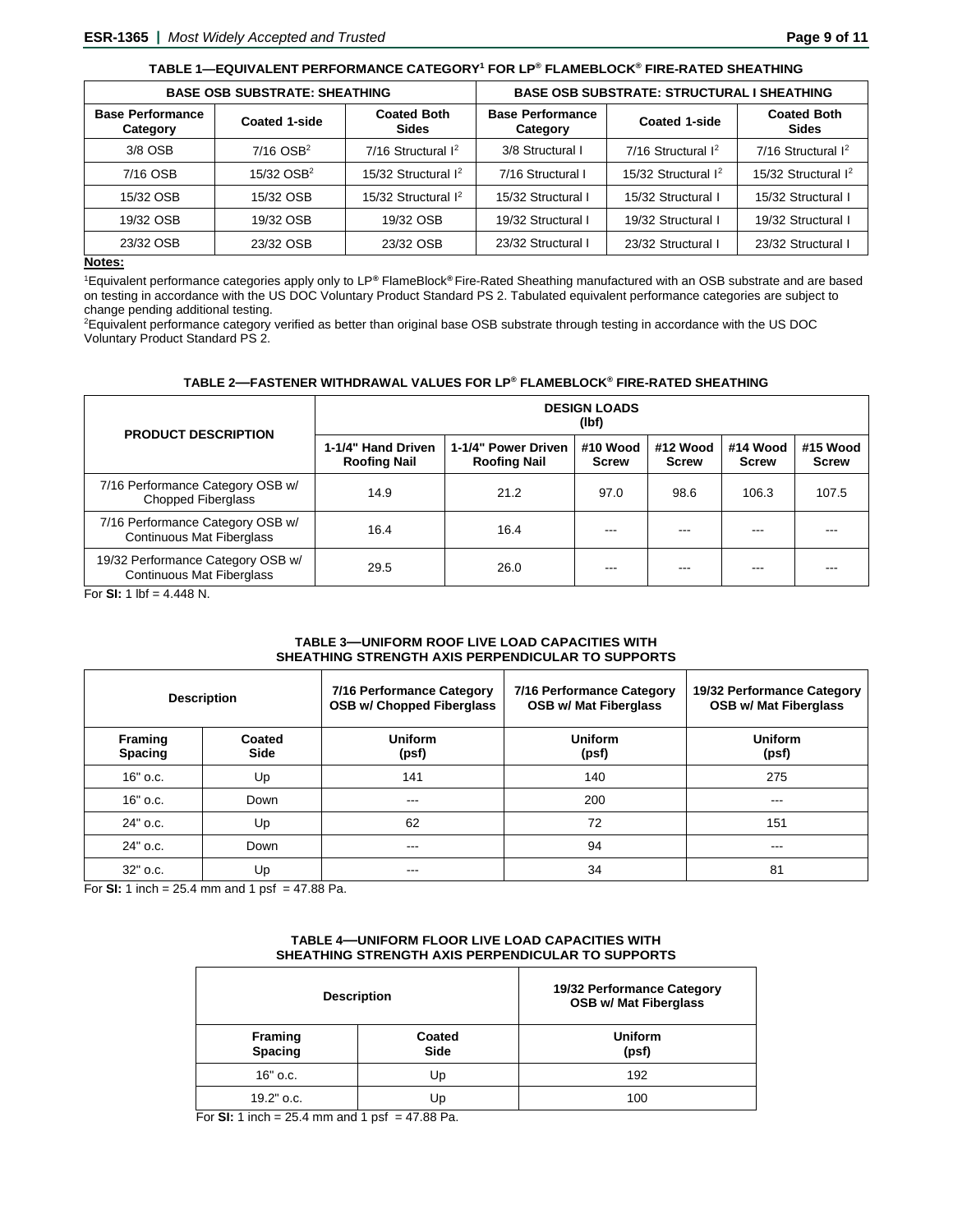<span id="page-9-0"></span>

# **ICC-ES Evaluation Report ESR-1365 LABC and LARC Supplement**

*Reissued April 2022 This report is subject to renewal April 2024.*

**[www.icc-es.org](http://www.icc-es.org/) | (800) 423-6587 | (562) 699-0543** *A Subsidiary of the International Code Council ®*

**DIVISION: 06 00 00—WOOD, PLASTICS AND COMPOSITES Section: 06 05 83—Shop-Applied Wood Coatings Section: 06 16 00—Sheathing**

**REPORT HOLDER:**

**LOUISIANA-PACIFIC CORPORATION**

# **EVALUATION SUBJECT:**

## **LP® FLAMEBLOCK® FIRE-RATED SHEATHING BLAZEGUARD® FR DECK PANELS AND MULE-HIDE FR DECK PANELS**

# **1.0 REPORT PURPOSE AND SCOPE**

## **Purpose:**

The purpose of this evaluation report supplement is to indicate that the LP® FlameBlock® Fire-Rated Sheathing and Blazeguard® FR Deck Panel and Mule-Hide FR Deck panels, LP® FlameBlock® and BlazeGuard® Rated Sheathing, and LP® FlameBlock<sup>®</sup> and BlazeGuard<sup>®</sup> Structural 1 Sheathing, described in ICC-ES evaluation report [ESR-1365](https://icc-es.org/report-listing/esr-1365/)[, h](#page-0-0)ave also been evaluated for compliance with the codes noted below as adopted by the Los Angeles Department of Building and Safety (LADBS).

## **Applicable code editions:**

- 2020 *City of Los Angeles Building Code* (LABC)
- 2020 *City of Los Angeles Residential Code* (LARC)

## **2.0 CONCLUSIONS**

The LP® FlameBlock® Fire-Rated Sheathing and Blazeguard® FR Deck Panel and Mule-Hide FR Deck panels, LP® FlameBlock<sup>®</sup> and BlazeGuard<sup>®</sup> Rated Sheathing, and LP<sup>®</sup> FlameBlock® and BlazeGuard® Structural 1 Sheathing, described in Sections 2.0 through 7.0 of the evaluation report[ESR-1365,](#page-0-0) comply with the LABC Chapters 15 and 23*,* and the LARC Sections R604 and R803.2, and are subjected to the conditions of use described in this supplement.

# **3.0 CONDITIONS OF USE**

The LP® FlameBlock® Fire-Rated Sheathing and Blazeguard® FR Deck Panel and Mule-Hide FR Deck panels, LP® FlameBlock® and BlazeGuard® Rated Sheathing, and LP® FlameBlock® and BlazeGuard® Structural 1 Sheathing, described in this evaluation report supplement must comply with all of the following conditions:

- All applicable sections in the evaluation report [ESR-1365](https://icc-es.org/report-listing/esr-1365/)[.](#page-0-0)
- The design, installation, conditions of use and identification of the LP® FlameBlock® Fire-Rated Sheathing and Blazeguard® FR Deck Panel and Mule-Hide FR Deck panels, LP® FlameBlock® and BlazeGuard® Rated Sheathing, and LP® FlameBlock® and BlazeGuard® Structural 1 Sheathing, are in accordance with the 2018 *International Building Code*® (IBC) provisions noted in the evaluation report [ESR-1365](https://icc-es.org/report-listing/esr-1365/)[.](#page-0-0)
- The design is in accordance with the additional requirements of LABC Chapter 16 and 23, as applicable.
- The fire resistive wall assemblies specified in Section 4.3.1 and Section 4.3.4 are not approved for use in Group A, E, H, I, L and R occupancies and other application listed in Section 1.11 of the 2020 LABC, regulated by the Office of State Fire Marshal.
- Panels must be used only in locations were combustible materials are permitted in the 2020 LABC.
- Exterior wall assemblies must be covered with an approved exterior weather resistive barrier as required per Section 1403.2 of the 2020 LABC.

This supplement expires concurrently with the evaluation report ESR-1365, reissued April 2022.

*ICC-ES Evaluation Reports are not to be construed as representing aesthetics or any other attributes not specifically addressed, nor are they to be construed as an endorsement of the subject of the report or a recommendation for its use. There is no warranty by ICC Evaluation Service, LLC, express or implied, as to any finding or other matter in this report, or as to any product covered by the report.*